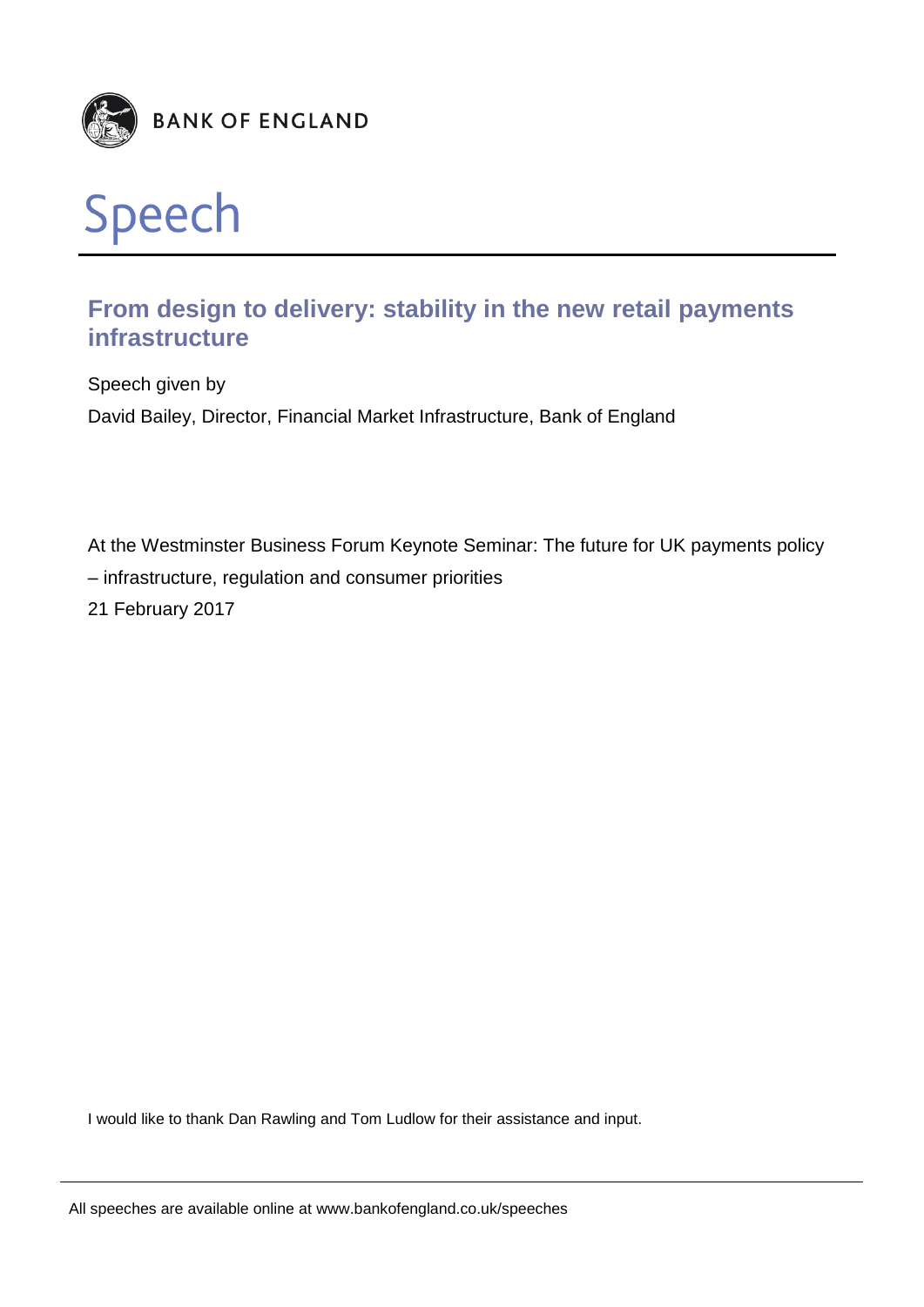Good morning. I would like to thank the Westminster Business Forum for inviting me to speak at today's seminar on the future outlook for UK payments policy.

Two years ago I spoke at the Forum's seminar on the future of payments regulation. The theme of my speech that day was innovation and change, specifically how we could collectively manage change to maximise the positive impact that it can bring, both for the users of payment systems and the stability of the wider financial system. The timing of my remarks recognised that we were expecting to see an unprecedented scale of innovation and change in the payments landscape. And we have certainly seen significant initiatives launched over the last two years, driven from a variety of sources.

For example, the Payment Systems Regulator (PSR) is now firmly in place, nearly two years on from its operational launch, and in that time it has driven a series of changes focused on enhancing competition and innovation. It has established the Payments Strategy Forum (PSF) which has shown itself to be a positive force for bringing industry together behind a single retail payments strategy. And the Bank is making its own contribution through its review of the Real-Time Gross Settlement (RTGS) system that sits at the heart of the UK financial system; and also by continuing to evolve our supervisory expectations in relation to the operation of payment systems.

What I would like to do today is take stock in light of developments over the last two years, setting out the Bank's view on where we stand and some of the challenges ahead.

#### **Financial innovation**

-

To set the context for my remarks, I'd like to briefly touch on the Bank's approach to innovation and change. Our Governor, at a recent G20 conference, noted that technological innovation has long been twinned with finance.<sup>1</sup> This clearly applies to the infrastructure underpinning finance, where the foundations of ledger keeping have been built upon through a range of innovations in communication and information technology, leading to the structure of modern payments, clearing and settlement systems that we recognise today. And innovation in the infrastructure behind these systems will continue. It is the infrastructure underpinning retail payment systems, and the work of the Payments Strategy Forum specifically, that I will focus on today.

But before I get into that detail I do want to note that, through that G20 speech and in other contexts, the Bank has been very clear that it supports innovation both in terms of the opportunities for growth it can bring, but also the important financial stability benefits it can deliver. For example, in the payments sector, it has the potential to make settlement faster and increase settlement in central bank money thus yielding important benefits to financial stability. It can encourage new entrants, reducing market concentration. So inevitably we

<sup>1</sup> See the speech '*The Promise of FinTech – Something New Under the Sun?*' by the Governor of the Bank of England at the Deutsche Bundesbank G20 conference on '*Digitising finance, financial inclusion and financial literacy*', Wiesbaden (25 January 2017), available at: <http://www.bankofengland.co.uk/publications/Documents/speeches/2017/speech956.pdf>

All speeches are available online at www.bankofengland.co.uk/speeches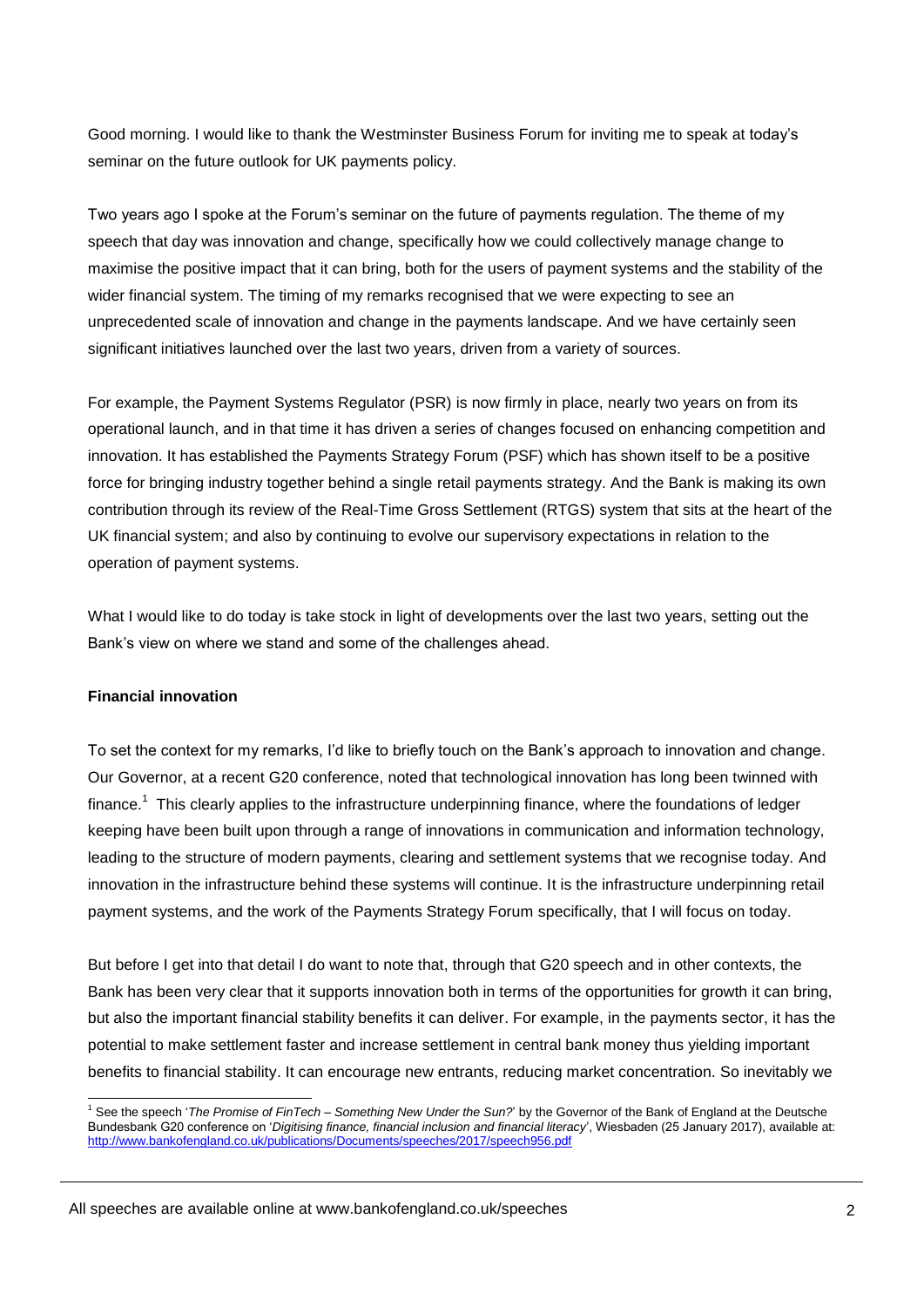welcome the opportunity to attend events such as today, where we can reiterate our support for well-crafted change. But I will make no apologies for the stress that we put on the words 'well-crafted change'<sup>2</sup> and for the importance we attach to change taking place in a way that promotes financial stability and resilience.

### **The work of the Payments Strategy Forum**

The successful implementation of the Payments Strategy Forum's plan for UK retail payments is something we are engaging closely with.<sup>3</sup> The PSF's strategy, announced in November last year, covers a number of areas.<sup>4</sup> Of particular interest to the Bank is the proposal for the consolidation of the UK retail interbank payment system operators: Bacs and Faster Payments, who we supervise as systemically important schemes, and the Cheque & Credit Clearing Company. Done well, this should reduce complexity, simplify access and enhance efficiency. We support the consolidation of these operators as a way of realising important financial stability benefits that should flow from the process. We expect the consolidated entity to be greater than the sum of its constituent parts and therefore even better placed to lead and tackle the challenges inherent in meeting the very high standards the Bank has of a systemic risk manager. We, and our colleagues at the PSR, are working closely with the industry-led delivery group tasked with developing the new consolidated entity to ensure that it is delivered effectively.

Another significant proposal in the PSF's strategy is a 'new payments architecture' or 'NPA'. The vision set out by the PSF is a payments infrastructure which delivers greater competition and innovation at lower costs, and which is agile and responsive to the needs of consumers, businesses and government. The consolidated payment system operator will be responsible for implementing this vision.

The NPA proposals are based around what is being termed the Simplified Payments Platform. Currently with the retail payment systems, such as Bacs and Faster Payments, separate payment mechanisms support different payment products. A business will likely use Bacs when it pays its staff their salaries on a regular, for example monthly, basis. A consumer will typically use Faster Payments when he or she makes an online payment directly from their bank account. With the Simplified Payments Platform concept, the PSF proposes a single retail payment mechanism, simply put the pushing of a payment message from A to B. The PSF calls this the "lowest common denominator in any payment".

Additionally, the person making such a payment would be able to select additional 'overlay services', most likely via Application Programming Interfaces (APIs), which determine features such as *when* the payment message is to be sent and *whether* any additional data is to be exchanged. In this way, the PSF vision is that

 2 The importance of well-crafted change was also emphasised by Andrew Hauser, Executive Director, Banking, Payments and Financial Resilience in his speech '*A payments strategy for the 21st century*' at the launch of the PSF's final strategy on 29 November 2016, available at: <http://www.bankofengland.co.uk/publications/Documents/speeches/2016/speech948.pdf>

<sup>&</sup>lt;sup>3</sup> See, for example, the speech by Andrew Hauser cited at footnote 2.

<sup>4</sup> See the PSF's document '*A Payments Strategy for the 21st Century: Putting the needs of users first*' (November 2016), available at: <http://consultation.paymentsforum.uk/final-strategy>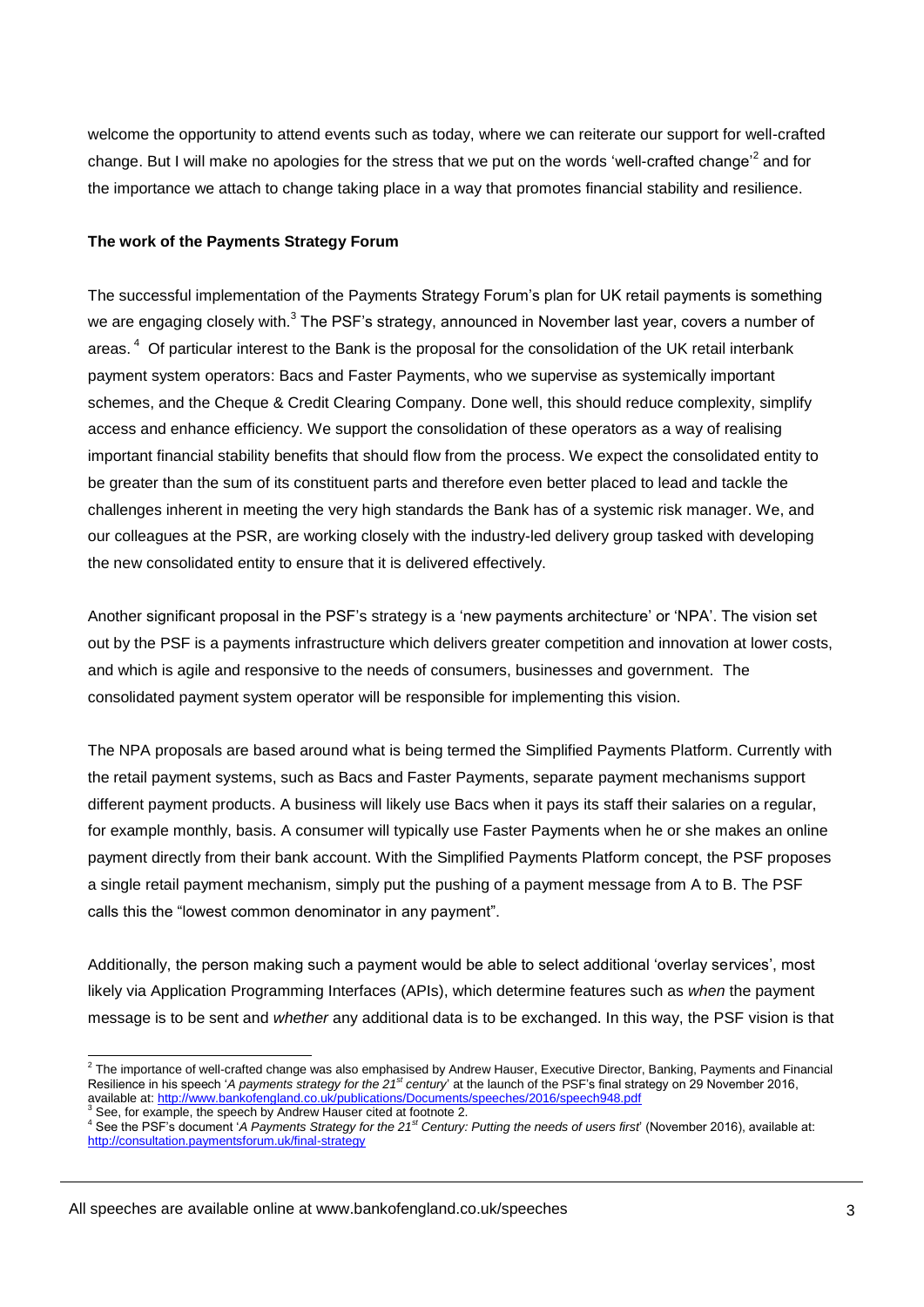retail payment products, including the ones we have today, can be developed as overlay services layered on top of the single retail payment mechanism.

The PSF has proposed two potential models for the Simplified Payments Platform. In a centralised model, the infrastructure and connectivity between payment service providers (PSPs) such as banks is provided by a single central infrastructure. In the decentralised model, connectivity is established between PSPs and allows for PSPs to procure their own infrastructure.

The PSF proposals are being developed into much more detail, however this summary suffices for the purposes of what I want to say next.<sup>5</sup>

You will no doubt have gathered where I am going. With a move to a new architecture for payments there comes potential risk which needs to be appropriately managed.

The Bank's approach to the supervision of financial market infrastructures (FMIs), including payment systems, is based on forward-looking judgements on whether an FMI's operations will pose unacceptable risks to financial stability.<sup>6</sup> Where we judge the risks are unacceptably high, we require the FMI to take action to reduce them. Inherent in this approach is the need for us to deal effectively with new or changing risks, evolving our supervision accordingly.

It's therefore important that we think about the potential risks, as well as the benefits, from the new payment architecture now so the appropriate controls and mitigations can be built into the NPA design process.

# **The Bank's criteria for assessing change**

-

When I last spoke to this Forum I set out the criteria against which the Bank would assess change in the payments landscape.<sup>7</sup> These focus on settlement risk, standards of robustness and resilience, continuity of payments if a bank is in resolution, and our own supervision of payment systems. These criteria have given us an overarching framework for assessing change and have underpinned our analysis of industry developments since then.

Now that more detail is emerging in terms of what that change might look like with respect to payments infrastructure, it is an opportune moment for us to set out some key themes from a financial stability

 $5$  More information is available in the PSF's strategy document (see footnote 4) and more detailed design proposals will emerge from the NPA Design Hub established by the PSF.

<sup>6</sup> See '*The Bank of England's approach to the supervision of financial market infrastructures*' (April 2013), available at:

<http://www.bankofengland.co.uk/financialstability/Documents/fmi/fmisupervision.pdf> <sup>7</sup> See the speech '*The future of payments systems: stability through change*' by David Bailey at the Westminster Business Forum Keynote Seminar '*The future of payments regulation*' (25 February 2015), available at: <http://www.bankofengland.co.uk/publications/Documents/speeches/2015/speech799.pdf>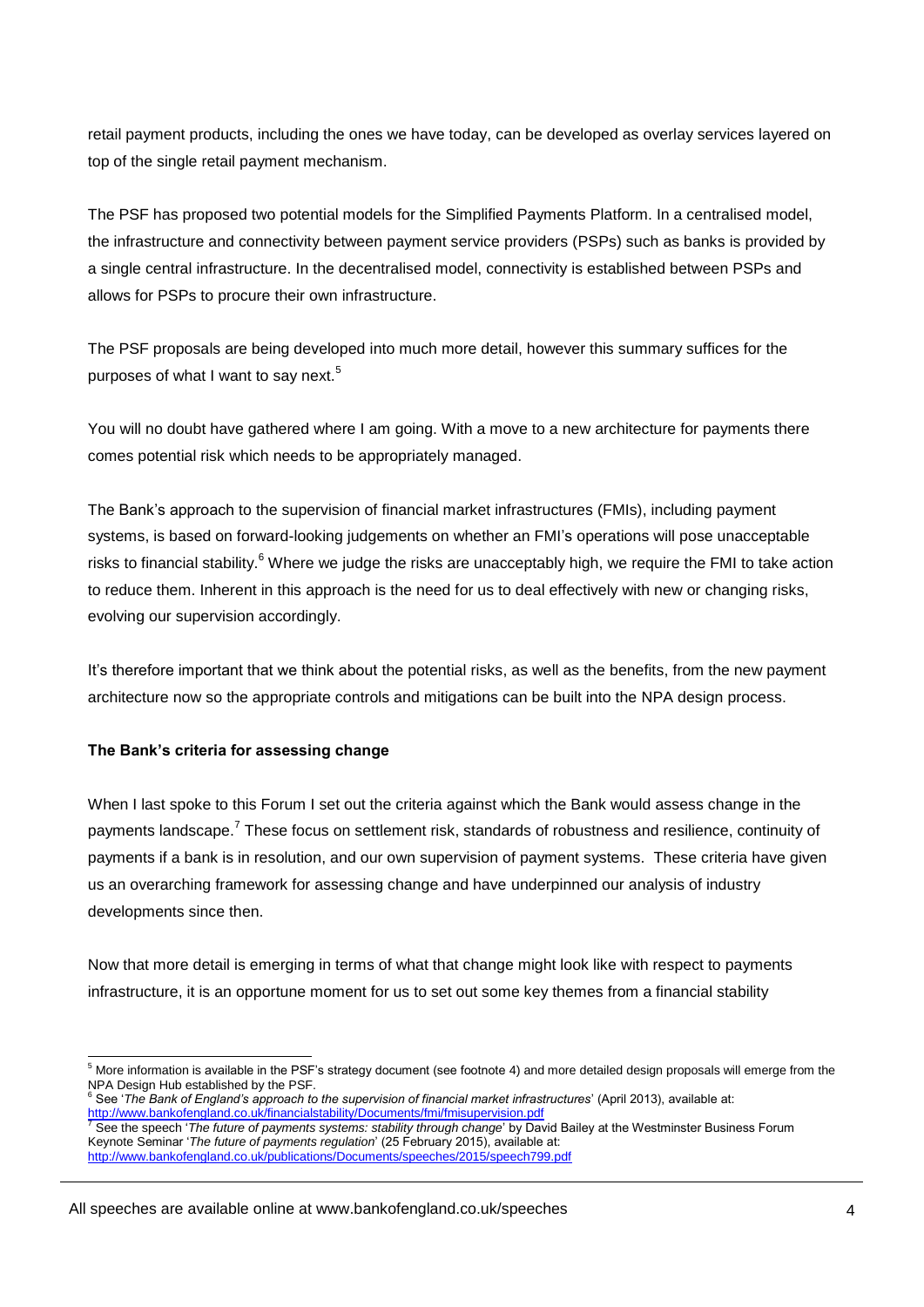perspective that we would expect to be taken into account as the NPA is developed. There are four key themes I would like to highlight:

## **1. Settlement must be grounded in central bank money**

Many choices will need to be made as the Simplified Payments Platform is developed, for example whether to have a centralised or a decentralised structure. Whatever model is chosen, it is of crucial importance to the Bank that it is underpinned by, and promotes, settlement in central bank money which is the safest form of settlement asset; and that high value payments continue to settle in real time. To that end, and given the Bank is in the process of reviewing our RTGS system, which will continue to support the settlement of the highest value payments on a gross, real time basis, it is essential that we and industry remain closely engaged on this work.

We would also expect the consolidated payment system operator to ensure that settlement retains the existing level of legal certainty as provided for under the Settlement Finality Directive designations of the three payment systems. This legal certainty is important as it determines when a payment can be considered irrevocable.

### **2. Concentrating retail payments through a single mechanism increases the importance of resilience**

At the heart of the Simplified Payments Platform is the principle that there is to be one retail payment mechanism. This implies less substitutability than today where, if one retail payment mechanism is unavailable, an alternative might be used. It therefore becomes more important that the payment mechanism is robust and resilient, and the Bank's supervisory tolerance for infrastructure failures or participant incidents affecting the infrastructure or connections to it would be reduced.

As a result, the Bank will expect a clear demonstration of how the move from bespoke, but potentially substitutable, retail payment mechanisms to one multi-functional retail payment mechanism will deliver the high levels of robustness and resilience we expect.

# **3. The payment system operator will remain accountable to us for managing risks across the system**

Managing the systemic risks posed by infrastructure services and third party overlay services will be a key responsibility for the new, consolidated payment system operator. In respect of infrastructure, this applies in a centralised model, where the operator is responsible for running infrastructure tenders and contracting with the infrastructure provider, but equally in a decentralised world where PSPs directly contract with their own infrastructure providers.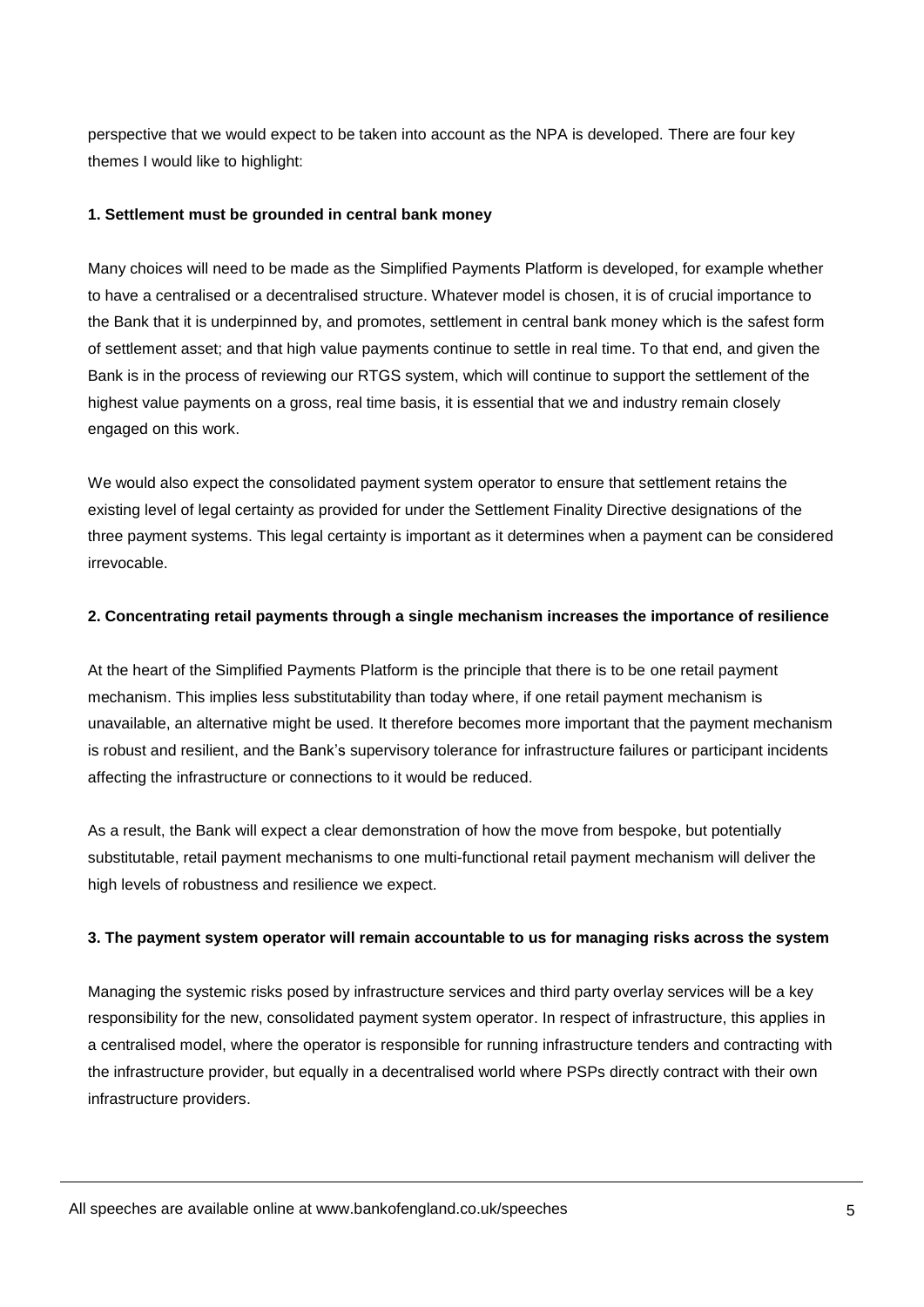A potential benefit of bilateral procurement of infrastructure by individual PSPs is that it could offer increased competition amongst infrastructure providers. If that happens then competition must not drive down the standards of payment security, robustness or resilience. We will expect the operator to authorise or accredit infrastructure providers against robust standards and be able to ensure ongoing compliance with them, including through the use of appropriate sanctioning tools. We would also expect the operator to ensure the same high standards of any third party providers of overlay services connecting to the infrastructure.

#### **4. The Bank's supervision will continue to evolve**

It remains important for the Bank's supervisory regime to keep pace with the changes in industry structure and practice so that we can continue to deliver our mandate to maintain financial stability.

We will therefore keep our supervisory regime and its statutory underpinnings under review. Where necessary, and working with our colleagues in the PSR, the Financial Conduct Authority (FCA) and HM Treasury, we will make changes to our supervisory approach, to ensure that we have the appropriate suite of powers, over the right entities.

In line with this, I would also like to highlight a couple of notable changes to the scope of our regulatory regime.

In the coming months, HM Treasury will lay a statutory instrument which will extend our Banking Act 2009 powers to encompass designated infrastructure providers to recognised payment system operators. This legislative amendment will put our supervisory regime on the right footing to supervise infrastructure providers directly, where this is necessary and appropriate to promote financial stability, including in light of the infrastructure developments I have discussed today.

Looking further into the future, the Digital Economy Bill will, when it gains Royal Assent, give HM Treasury the ability to recognise payment systems whose membership is broader than banks. The Bank will, through its ongoing horizon-scanning, monitor wider payments landscape developments, including the potential for disintermediation of traditional interbank payment systems and the potential emergence of new payment systems which could in due course become systemically important and be recognised by HM Treasury.

We are also taking steps to make sure that our regulatory requirements and expectations are as clear as possible. In this vein, we have developed a Code of Practice and Supervisory Statement relating to governance in recognised payment system operators such as the operators of the Bacs and Faster Payments systems. We consulted on these documents at the end of last year.<sup>8</sup> We will publish the finalised Code and Supervisory Statement shortly, well before the new consolidated payment system operator comes

All speeches are available online at www.bankofengland.co.uk/speeches

<sup>-</sup><sup>8</sup> See[: http://www.bankofengland.co.uk/financialstability/Documents/fmi/governance\\_rps.pdf](http://www.bankofengland.co.uk/financialstability/Documents/fmi/governance_rps.pdf)